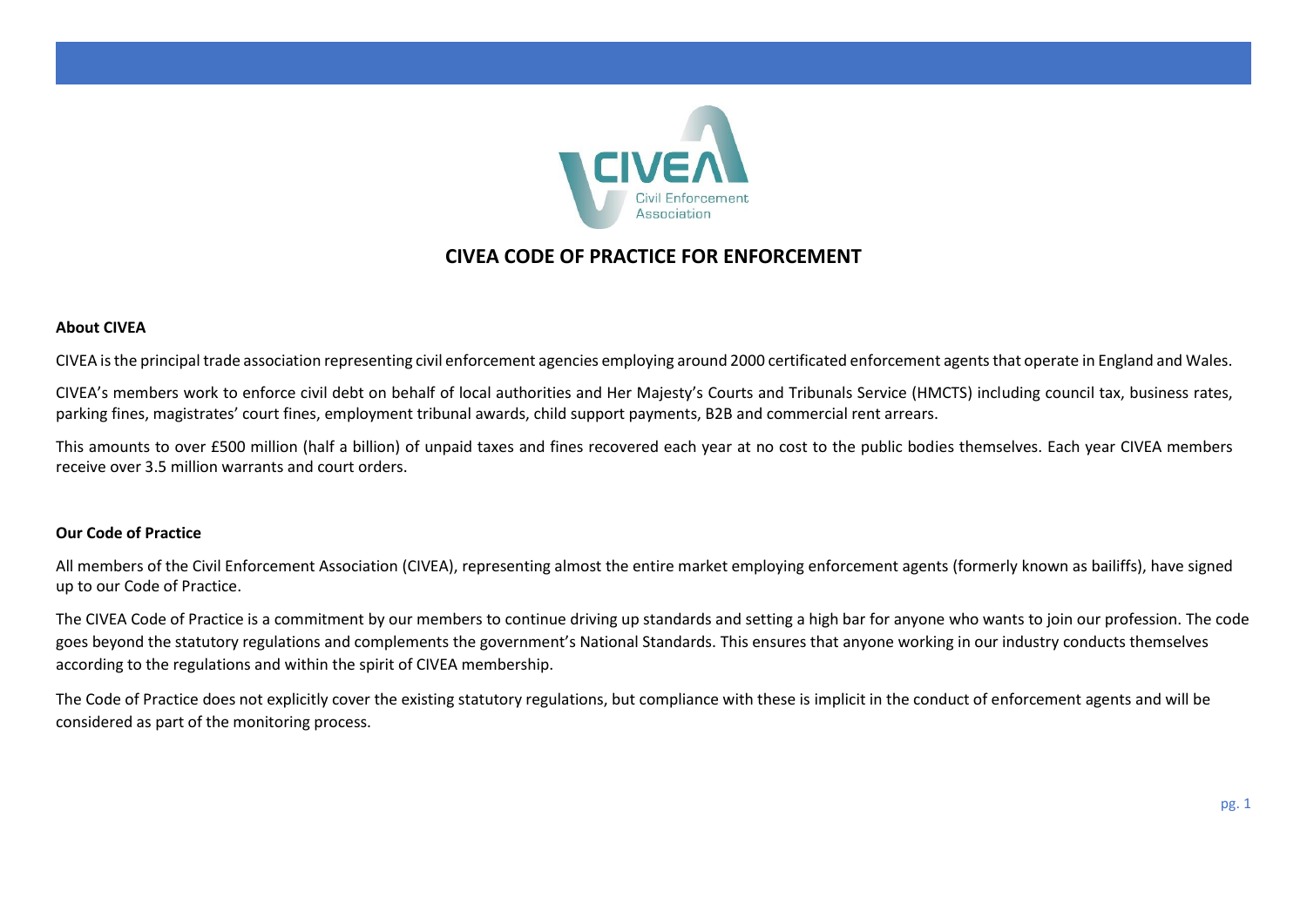#### **Audit visits**

To ensure compliance with the code of practice, CIVEA held a competitive tender for a code auditor. The successful bidder was HSEQ Smart Limited, a specialist management consultancy, which designed a comprehensive audit process. Every 12 months all CIVEA members will be receive an audit visit and a report will be reviewed by a newly-formed independent panel, the Compliance, Adjudication and Review in Enforcement (CARE) Panel.

# **Compliance, Adjudication and Review in Enforcement (CARE) Panel**

The CARE Panel comprises of experts in compliance, complaints handling, regulation and consumer affairs. The panel receives reports from the Code auditor on CIVEA members conduct and compliance. It also reviews complaints submitted to CIVEA where a final decision has been made by a member (this only applies to HMCTS and transport-related complaints); and offers expert advice to the CIVEA Executive Council.

The CARE Panel has the power to sanction firms for non-compliance and all CIVEA members have agreed to adhere to the panel's decision. The ultimate sanction is expulsion from the association. As membership of CIVEA is condition of most local authority enforcement contracts, expulsion has the effective of withdrawing a license to operate.

## **Section index**

| 1a. Taking Control of Goods  | 7. Financial integrity            |
|------------------------------|-----------------------------------|
| 1b. Enforcement agents       | 8. Working with public bodies     |
| 2. Quality control           | 9. Payment plans                  |
| 3. Complaints handling       | 10. Support for vulnerable people |
| 4. Training and development  | 11. Data requests                 |
| 5. Policies and procedure    | 12. Privacy and confidentiality   |
| 6. Staff and sub-contractors | 13. Governance                    |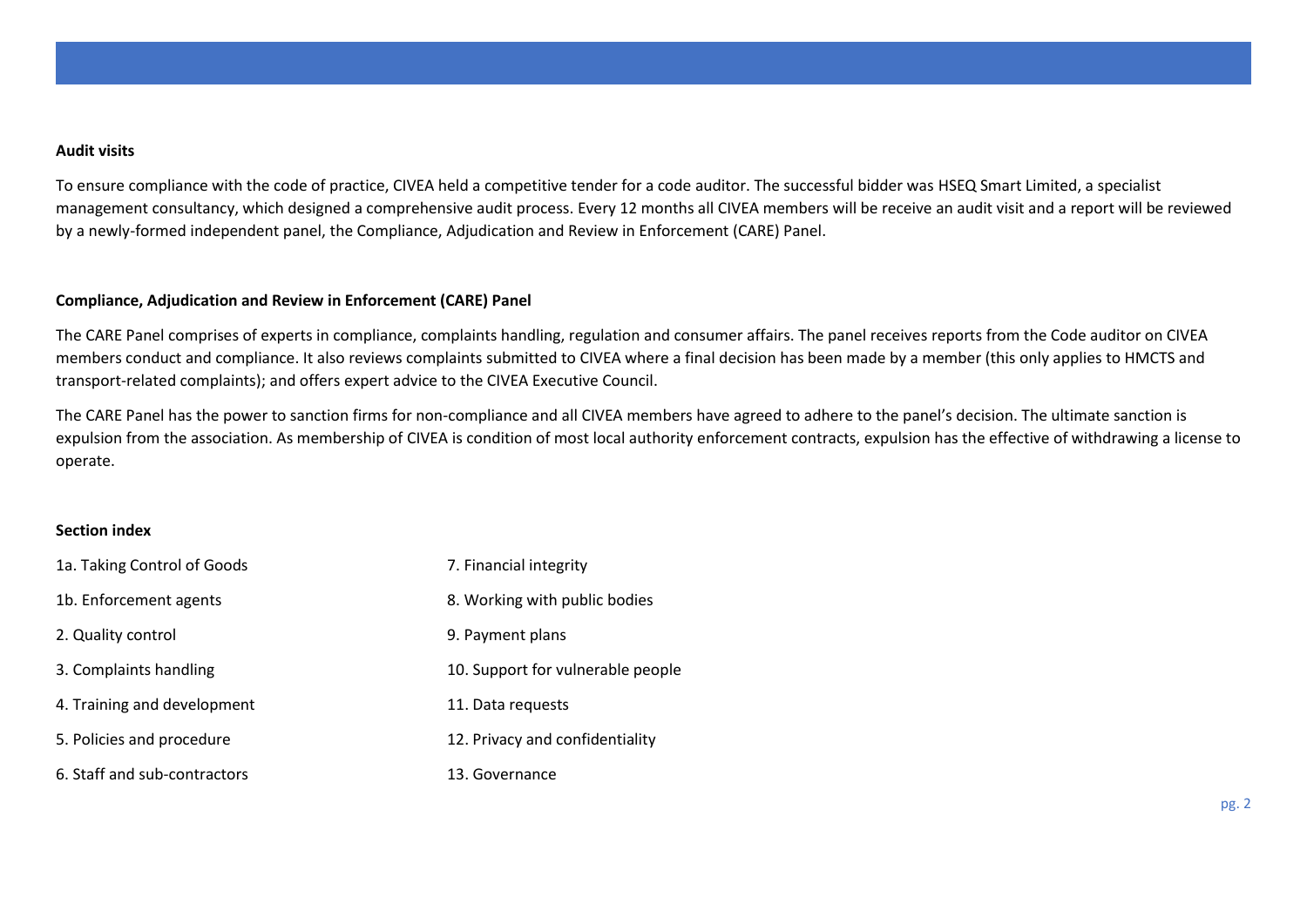| <b>Clause</b>                                                                                                                                                                                                                                                     | <b>Recommended or</b><br><b>Mandatory</b>                                     | <b>Details / Explanation</b>                                                                                                                                                                                                                                                                                                                                |  |
|-------------------------------------------------------------------------------------------------------------------------------------------------------------------------------------------------------------------------------------------------------------------|-------------------------------------------------------------------------------|-------------------------------------------------------------------------------------------------------------------------------------------------------------------------------------------------------------------------------------------------------------------------------------------------------------------------------------------------------------|--|
| 1a. Taking Control of Goods                                                                                                                                                                                                                                       | This section is concerned with the compulsory use of body-worn video cameras. |                                                                                                                                                                                                                                                                                                                                                             |  |
| i) Use of Body Worn Video<br>(BWV) Systems                                                                                                                                                                                                                        | <b>Mandatory</b>                                                              | BWV systems must be deployed by Members to provide supporting evidence in response to EA<br>complaints and for compliance monitoring and training purposes. The use of such equipment needs to be<br>monitored with appropriate policies, guidance and justification.                                                                                       |  |
| ii) BWV and audio recording<br>retention                                                                                                                                                                                                                          | <b>Mandatory</b>                                                              | Members should retain audio recordings and Body-Worn Video footage for a minimum of 28 days                                                                                                                                                                                                                                                                 |  |
| <b>1b. Enforcement Agents</b><br>This section combines existing regulations under Section 12 of the Tribunals, Courts and Enforcement Act 2007 with additional conduct requirements that ensure<br>signatories are acting responsibly and fairly towards debtors. |                                                                               |                                                                                                                                                                                                                                                                                                                                                             |  |
| i) Provision of ID and disclosure<br>of documents                                                                                                                                                                                                                 | <b>Mandatory</b>                                                              | All EAs employed or engaged by Members must comply with the regulations and law including<br>requirement to provide identification on request, provision of authority and disclosure of information<br>ensuring that such information is not divulged or shared with $3rd$ parties without authority or legitimate<br>purpose.                              |  |
| ii) Monitoring                                                                                                                                                                                                                                                    | <b>Mandatory</b><br><b>Mandatory</b>                                          | Members should have adequate audit procedures in place to monitor EA compliance with company<br>procedures. An audit of individual EAs must be conducted at least annually.                                                                                                                                                                                 |  |
| iii) Behaviour                                                                                                                                                                                                                                                    | <b>Mandatory</b>                                                              | This Code will be independently assessed, and members will be regularly audited to ensure compliance.<br>Members must ensure that EAs must carry out their duties professionally and not mispresent their<br>powers, qualifications, capacities or do anything to prejudice the representation or integrity of their<br>client, employer or the profession. |  |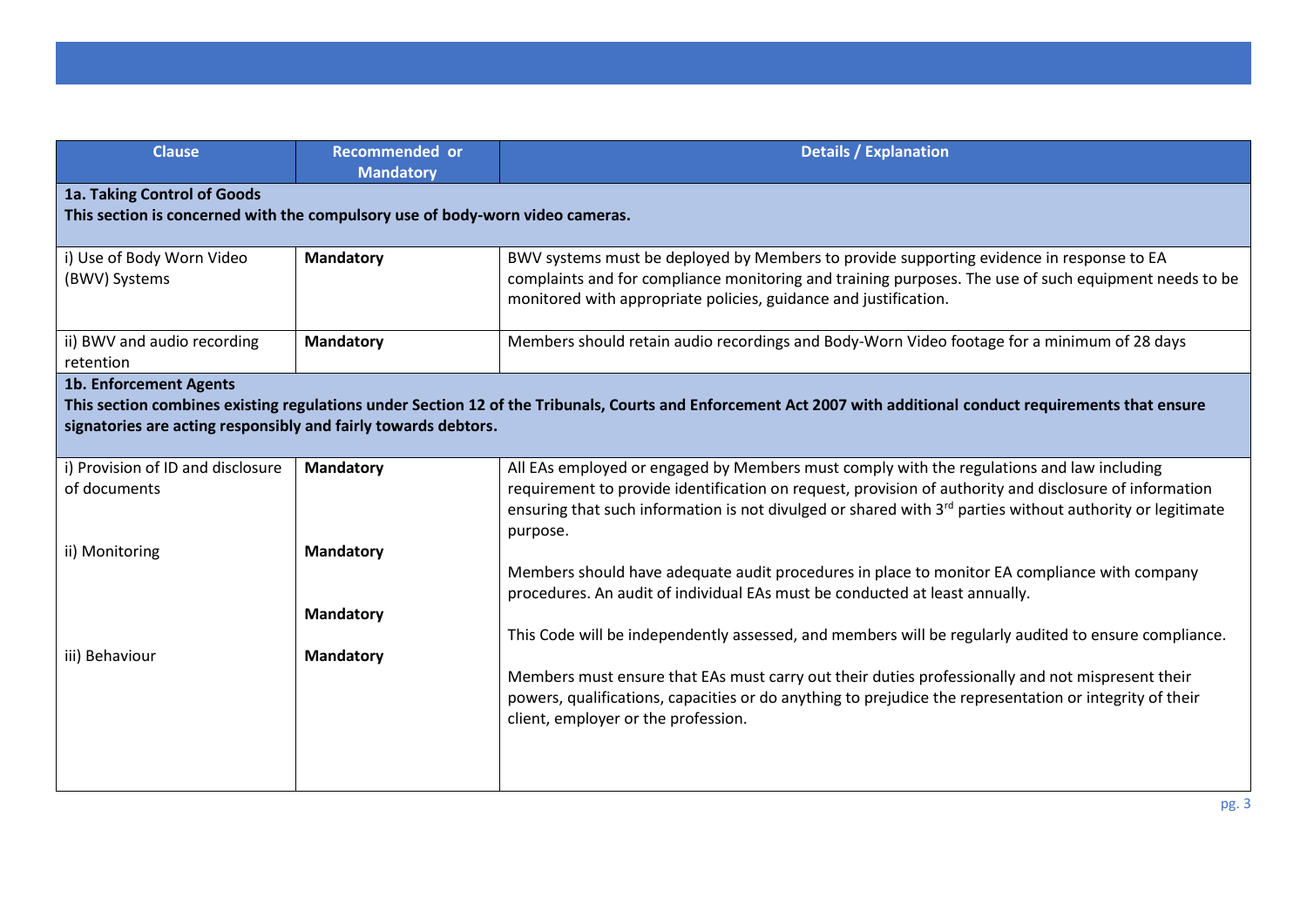| <b>Clause</b>        | Recommended or<br><b>Mandatory</b> | <b>Details / Explanation</b>                                                                                                                                                                                                                                                                                                   |
|----------------------|------------------------------------|--------------------------------------------------------------------------------------------------------------------------------------------------------------------------------------------------------------------------------------------------------------------------------------------------------------------------------|
|                      |                                    | Members must always take responsibility for EAs to be respectful of the religion and cultures of others.<br>Members should be aware of and sensitive to the dates for religious festivals and carefully consider the<br>appropriateness of undertaking enforcement on any day of religious or cultural observance or festival. |
| iv) Compliance Stage | <b>Mandatory</b>                   | Members will have adequate systems and processes in place to correctly "link" cases for the same debtor<br>to ensure, where reasonably possible, only one Enforcement Fee is added to the total debt where cases<br>for the same debtor can be enforced at the same time.                                                      |
|                      | Recommended                        | Members will accept payment and consider payment arrangements from debtors up to the point of the<br>subsequent visit, in accordance with paragraph 5 of the TCOG (fees) Regulations 2014 and the Taking<br><b>Control of Goods National Standards.</b>                                                                        |
|                      |                                    | Members will adhere to revised standardisation of mandatory documents, which will ensure that<br>information is available in a consistent form.                                                                                                                                                                                |
| v) Enforcement Stage | <b>Mandatory</b>                   | Members will have adequate systems and processes in place to correctly "link" cases for the same debtor<br>to ensure, where reasonably possible, only one Enforcement Fee is added to the total debt where cases<br>for the same debtor can be enforced at the same time.                                                      |
|                      |                                    | Members will accept payment and consider payment arrangements from debtors without the<br>Enforcement fee up to the point of the subsequent visit when the Enforcement fee will be applied, in<br>accordance with paragraph 5 of the TCOG (fees) Regulations 2014.                                                             |
|                      |                                    | A family member or other third party should not be pressured into paying on behalf of a debtor, although<br>a voluntary payment can be accepted where this avoids unwanted visits or goods being seized or<br>removed.                                                                                                         |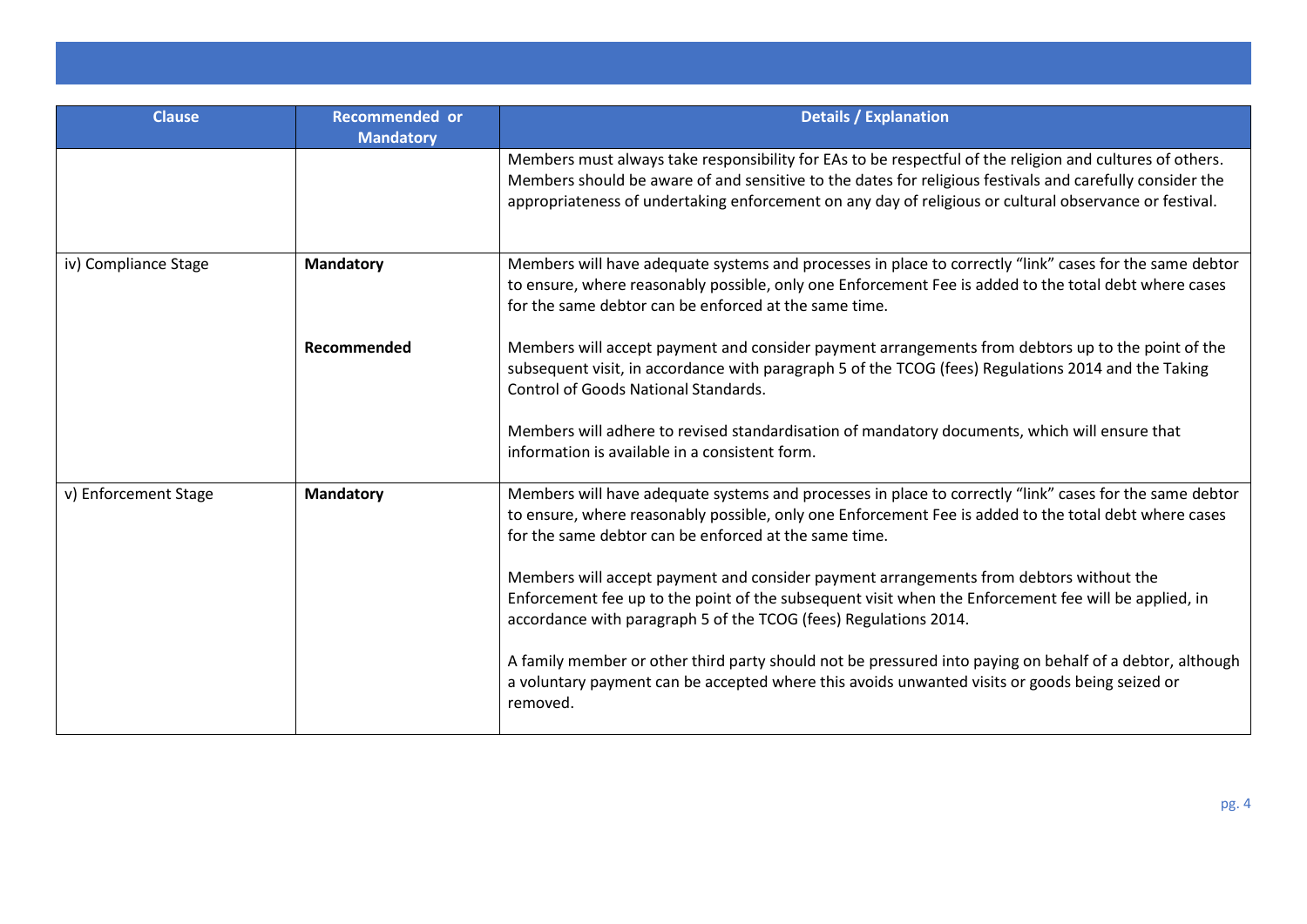| <b>Clause</b>                | <b>Recommended or</b> | <b>Details / Explanation</b>                                                                                                                                                                                                                                                                                                                                                                             |
|------------------------------|-----------------------|----------------------------------------------------------------------------------------------------------------------------------------------------------------------------------------------------------------------------------------------------------------------------------------------------------------------------------------------------------------------------------------------------------|
|                              | <b>Mandatory</b>      |                                                                                                                                                                                                                                                                                                                                                                                                          |
|                              |                       | The name of the EA attending the premises must be made clear on any documents left with the debtor or<br>at the premises. All relevant contacts and telephone numbers should be displayed clearly as should the<br>relevant reference number(s).                                                                                                                                                         |
|                              |                       | Members will adhere to revised standardisation of mandatory documents, which will ensure that<br>information is available in a consistent form.                                                                                                                                                                                                                                                          |
| vi) Sale or Disposal Stage   | <b>Mandatory</b>      | Members will only apply the Sale or Disposal fee where the visit is not a standard Enforcement Stage visit<br>and only where there has been a clear step change (which can be proven), demonstrating the EA is<br>attending to remove goods. This will be indicated by a Notice after entry and/or taking control of goods<br>on a highway in accordance with paragraph 30 of the TCOG Regulations 2013. |
|                              |                       | Members will accept payment and consider payment arrangements from debtors without the Sale /<br>Removal fee up to the point of the subsequent visit when the Sale / Removal fee will be applied, in<br>accordance with paragraph 5 of the TCOG (fees) Regulations 2014.                                                                                                                                 |
|                              |                       | Members will adhere to revised standardisation of mandatory documents, which will ensure that<br>information is available in a consistent form.                                                                                                                                                                                                                                                          |
| vii) Debt Advice Signposting | <b>Mandatory</b>      | In addition to existing mandatory requirements outlined in the Regulations all Members will signpost<br>debtors to third party debt advice sector throughout the entire collection lifecycle.                                                                                                                                                                                                            |
| viii) Safeguarding           | <b>Mandatory</b>      | Members will ensure that a safeguarding policy is in place and all staff meet specified safeguarding<br>standards.                                                                                                                                                                                                                                                                                       |
| 2. Quality Control           |                       |                                                                                                                                                                                                                                                                                                                                                                                                          |

**This section ensures that quality assurances are in place and that enforcement agency back office staff are meeting high standards and that they, as well as debtors, are afforded adequate protection.**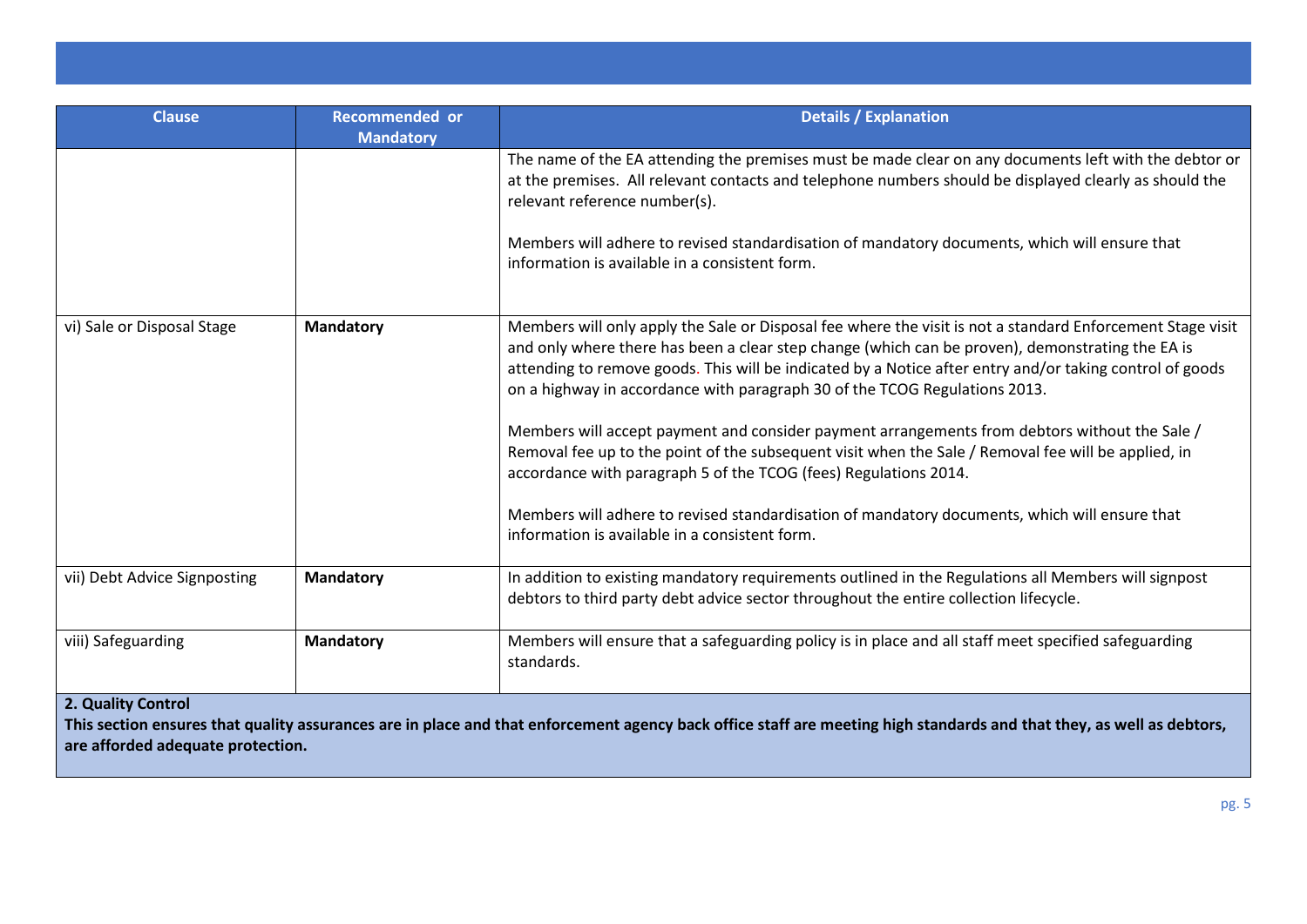| <b>Clause</b>                                                                                                                                                                                                                                                                                   | <b>Recommended or</b> | <b>Details / Explanation</b>                                                                                                                                                                                                                                                                         |  |
|-------------------------------------------------------------------------------------------------------------------------------------------------------------------------------------------------------------------------------------------------------------------------------------------------|-----------------------|------------------------------------------------------------------------------------------------------------------------------------------------------------------------------------------------------------------------------------------------------------------------------------------------------|--|
|                                                                                                                                                                                                                                                                                                 | <b>Mandatory</b>      |                                                                                                                                                                                                                                                                                                      |  |
| i) Call Centre monitoring                                                                                                                                                                                                                                                                       | Recommended           | All Members should record incoming and outgoing telephone calls made to/from their Call Centre.                                                                                                                                                                                                      |  |
|                                                                                                                                                                                                                                                                                                 |                       | All enforcement agencies must maintain enough telephone lines, with enough trained and competent                                                                                                                                                                                                     |  |
|                                                                                                                                                                                                                                                                                                 | <b>Mandatory</b>      | staff available to answer debtor calls. Telephone calls must be answered within a reasonable time limit.                                                                                                                                                                                             |  |
|                                                                                                                                                                                                                                                                                                 | <b>Mandatory</b>      | Members will not charge a premium rate or other special rate telephone number which is higher than a<br>standard geographic telephone number.                                                                                                                                                        |  |
| ii) Quality control                                                                                                                                                                                                                                                                             | Recommended           | Members should implement a proactive audit process that reviews the quality of visits and calls handled<br>to ensure staff meet the requirements of the statutory regulations, National Standards and Codes of<br>Practice and act (re-training, disciplinary action) where failures are identified. |  |
| iii) Whistleblowing                                                                                                                                                                                                                                                                             | <b>Mandatory</b>      | Members should refer any employee or contractor to the Courts and/or CIVEA where significant non-<br>compliant behaviour is found as a result of the complaint                                                                                                                                       |  |
| <b>3. Complaints Handling</b><br>This section is very important to ensure that all signatories have transparent and accessible complaint and redress processes, which can be monitored and assessed.<br>Full details of the complaints adjudication process are available on the CIVEA website. |                       |                                                                                                                                                                                                                                                                                                      |  |
| i) Complaints policy                                                                                                                                                                                                                                                                            | <b>Mandatory</b>      | All Members shall have an accessible and fully documented complaints process that should be available                                                                                                                                                                                                |  |
|                                                                                                                                                                                                                                                                                                 |                       | in print form and available via the Members website.                                                                                                                                                                                                                                                 |  |
|                                                                                                                                                                                                                                                                                                 | <b>Mandatory</b>      | All members shall allow complaints to be registered by letter, telephone, email and website contact.                                                                                                                                                                                                 |  |
| ii) Complaints process                                                                                                                                                                                                                                                                          | <b>Mandatory</b>      | Members should have at least a two-stage process that enables complainants to have their complaint<br>escalated and reviewed by someone more senior if they are unhappy with the initial response                                                                                                    |  |
| iii) Complaints process                                                                                                                                                                                                                                                                         | <b>Mandatory</b>      | Members shall include reference to the Local Government and Social Care Ombudsman (or Public Service<br>Ombudsman for Wales) complaint contact information - via their client - when the internal stages have                                                                                        |  |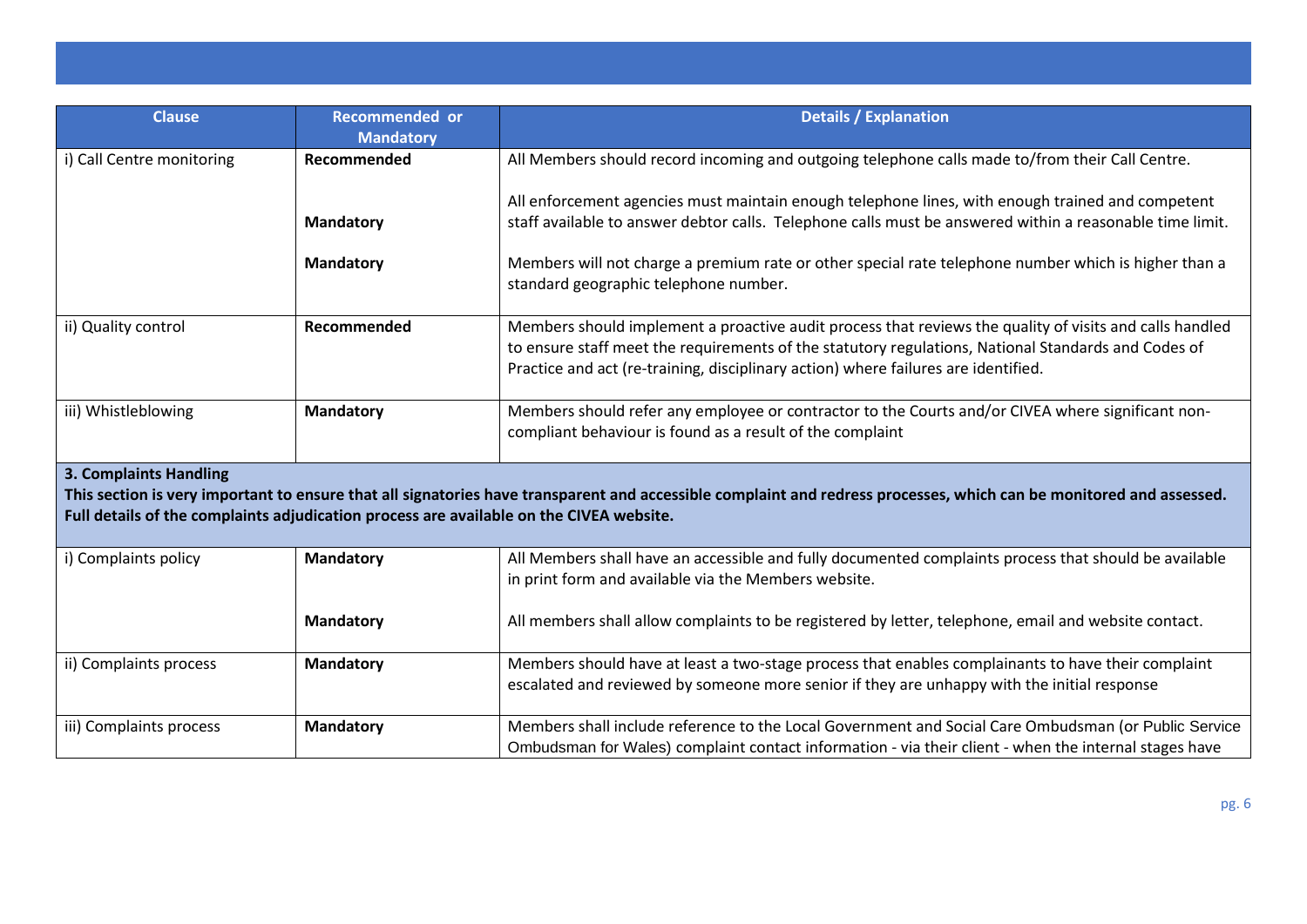| <b>Clause</b>                  | <b>Recommended or</b><br><b>Mandatory</b> | <b>Details / Explanation</b>                                                                                                                                                                                                                                                                                                                                 |
|--------------------------------|-------------------------------------------|--------------------------------------------------------------------------------------------------------------------------------------------------------------------------------------------------------------------------------------------------------------------------------------------------------------------------------------------------------------|
|                                |                                           | been exhausted, except in complaints relating to magistrates' and Highways England (which continue to<br>be adjudicated by CIVEA)                                                                                                                                                                                                                            |
| iv) Complaints process         | <b>Mandatory</b>                          | Members should acknowledge receipt of a complaint within 5 working days                                                                                                                                                                                                                                                                                      |
| v) Complaints process          | <b>Mandatory</b>                          | Members should aim to respond fully to complaints within 10 working days and achieve this in 90% of<br>cases. If the member is unable to do this, they must contact the debtor to explain why and let them<br>know when they can reasonably expect to receive a full response.                                                                               |
| vi) Complaints process         | <b>Mandatory</b>                          | Members must respond to requests from the ombudsman in relation to complaints within 10 working<br>days of receipt providing all the information requested                                                                                                                                                                                                   |
| vii) Complaints process        | <b>Mandatory</b>                          | Members must abide by the decision and the direction made by CIVEA or the Local Government and<br>Social Care Ombudsman (or Public Service Ombudsman for Wales) in relation to complaints unless there<br>is a compelling reason that they are unable to do so; for example, if they are contractually or<br>operationally unable to implement the decision. |
| 4. Training and Development    |                                           | This section ensures that all signatories provide high quality, specialist training for enforcement agents and support staff, especially where dealing with vulnerable<br>people. Those signed up to the code can be monitored for consistency and to check that training programmes are regularly updated.                                                  |
| i) Qualifications and Training | <b>Mandatory</b>                          | Members will ensure all EAs are qualified to at least a Level 2 Award on the Regulated Qualifications<br>Framework (RQF) or equivalent as determined by a nationally accredited awarding body. The CIVEA<br>IRRV Level 2 Award is recommended.                                                                                                               |
|                                | <b>Advisory</b>                           | It is recommended that EAs that have completed basic training are progressed to achieve a level 3 Award<br>on the RQF or equivalent as determined by a nationally accredited awarding body.                                                                                                                                                                  |
|                                | <b>Mandatory</b>                          | EAs should be trained to recognise and avoid potentially hazardous and aggressive situations and to<br>withdraw when in doubt about their own or others' safety.                                                                                                                                                                                             |
|                                | Recommended                               | It is recommended that CIVEA members' employees receive accredited training on vulnerability.                                                                                                                                                                                                                                                                |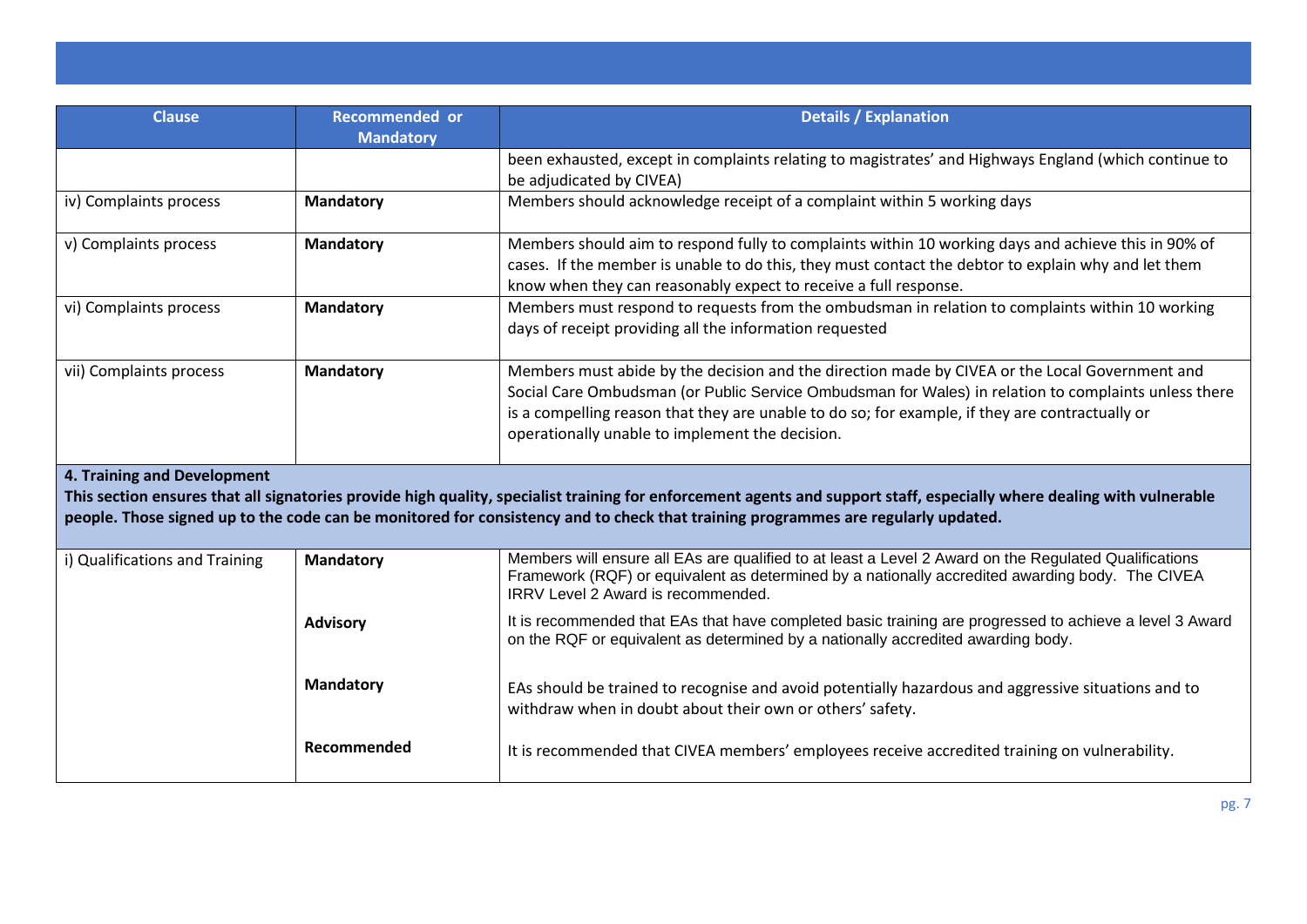| <b>Clause</b>                                                                                                                                                                                                                                                                                                                                                                                     | <b>Recommended or</b><br><b>Mandatory</b> | <b>Details / Explanation</b>                                                                                                                                                                                |  |
|---------------------------------------------------------------------------------------------------------------------------------------------------------------------------------------------------------------------------------------------------------------------------------------------------------------------------------------------------------------------------------------------------|-------------------------------------------|-------------------------------------------------------------------------------------------------------------------------------------------------------------------------------------------------------------|--|
|                                                                                                                                                                                                                                                                                                                                                                                                   | <b>Mandatory</b>                          | EAs should be trained to identify and respond appropriately to cases of vulnerability, with referral to the<br>client/creditor where required.                                                              |  |
| <b>5. Policies and Procedures</b>                                                                                                                                                                                                                                                                                                                                                                 |                                           |                                                                                                                                                                                                             |  |
|                                                                                                                                                                                                                                                                                                                                                                                                   |                                           | This section covers additional policies and procedures to improve the experience of the enforcement process and ensure consistent good practice by code signatories.                                        |  |
| i) Policies and Procedures                                                                                                                                                                                                                                                                                                                                                                        | <b>Mandatory</b>                          | Members will put in place relevant policies and procedures and will ensure all staff responsible for the<br>delivery of the services have a thorough understanding of them.                                 |  |
|                                                                                                                                                                                                                                                                                                                                                                                                   | <b>Mandatory</b>                          | A copy of the CIVEA Code of Practice and National Standards should be available on the member's<br>website and be made available upon request.                                                              |  |
|                                                                                                                                                                                                                                                                                                                                                                                                   | <b>Mandatory</b>                          | Members will advise CIVEA if a breach of the code is identified in a complaint decision by the Local<br>Government and Social Care Ombudsman (or Public Service Ombudsman for Wales).                       |  |
| <b>6. Staff and Subcontractors</b><br>This section places the same standards of conduct and service on all those working on behalf of certificated enforcement agents. Code signatories must take<br>responsibility for any firm that they contract to enforcement activity, ensuring they meet all the conditions of the statutory regulations and voluntary commitments,<br>including the code. |                                           |                                                                                                                                                                                                             |  |
| i) Responsibility                                                                                                                                                                                                                                                                                                                                                                                 | <b>Mandatory</b>                          | Members are responsible for the conduct of all staff, including enforcement agents and sub-contractors<br>enforcing their instructions, whether those agents are employed staff or third-party contractors. |  |
| 7. Financial Integrity                                                                                                                                                                                                                                                                                                                                                                            |                                           |                                                                                                                                                                                                             |  |
| This section offers reassurance that signatories to the code are robust, solvent and responsible businesses.                                                                                                                                                                                                                                                                                      |                                           |                                                                                                                                                                                                             |  |
| i) Client Accounts                                                                                                                                                                                                                                                                                                                                                                                | <b>Mandatory</b>                          | Members must submit annual auditor's declaration in respect of adequate funds                                                                                                                               |  |
| ii) PI Insurance                                                                                                                                                                                                                                                                                                                                                                                  | <b>Mandatory</b>                          | Members must provide CIVEA with proof of appropriate insurance policies                                                                                                                                     |  |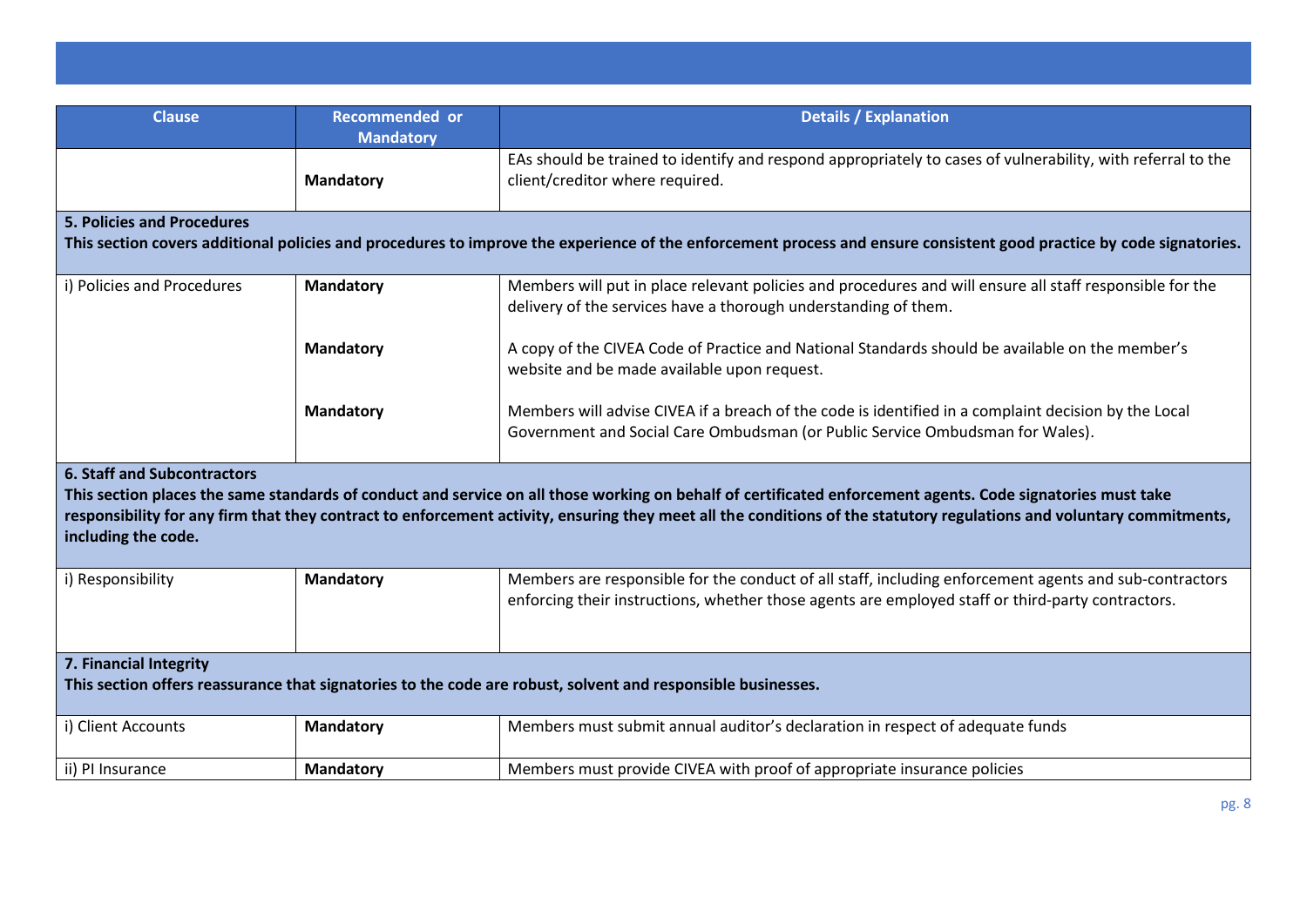| <b>Clause</b>                                                                                                                                                                                                                                                                             | <b>Recommended or</b><br><b>Mandatory</b> | <b>Details / Explanation</b>                                                                                                                                                                                                       |
|-------------------------------------------------------------------------------------------------------------------------------------------------------------------------------------------------------------------------------------------------------------------------------------------|-------------------------------------------|------------------------------------------------------------------------------------------------------------------------------------------------------------------------------------------------------------------------------------|
|                                                                                                                                                                                                                                                                                           |                                           |                                                                                                                                                                                                                                    |
| iii) GDPR                                                                                                                                                                                                                                                                                 | <b>Mandatory</b>                          | Members must have in place relevant, documented GDPR policy and compliance strategies                                                                                                                                              |
| 8. Working with public bodies<br>This section relates to the partnership that exists between public bodies (clients) and the enforcement agents that they instruct. It ensures transparency and<br>openness where this is not a commercially confidential matter.                         |                                           |                                                                                                                                                                                                                                    |
| i) Debtor details                                                                                                                                                                                                                                                                         | Recommended                               | Members will work with clients to ensure EAs have appropriate detail about the debt they are recovering.                                                                                                                           |
| ii) Contact numbers                                                                                                                                                                                                                                                                       | Recommended                               | Members will ensure EAs can provide debtors with contact numbers.                                                                                                                                                                  |
| iii) Breathing space                                                                                                                                                                                                                                                                      | <b>Mandatory</b>                          | Members will implement breathing space in line with client requirements.                                                                                                                                                           |
| iv) Debt recovery performance                                                                                                                                                                                                                                                             | Recommended                               | Members will work with CIVEA to publish collective information on debt recovery performance.                                                                                                                                       |
| 9. Payment Plans<br>This section provides guidance on good practice that enforcement agents can follow to help debtors make instalment payments. Enforcement agents must also meet<br>the requirements of clients (public bodies), which in some instances may differ from best practice. |                                           |                                                                                                                                                                                                                                    |
| i) Income and expenditure<br>assessment                                                                                                                                                                                                                                                   | Recommended                               | Members to work with clients to support use of income and expenditure assessment.                                                                                                                                                  |
| ii) Negotiating payment plans                                                                                                                                                                                                                                                             | <b>Mandatory</b>                          | Members to provide guidance to EAs and all staff on negotiating sustainable payment plans.                                                                                                                                         |
| iii) Extended payment plans                                                                                                                                                                                                                                                               | Recommended                               | Member will agree to longer payment plans, following an affordability assessment and evidence of<br>circumstances, where client policy allows.                                                                                     |
| 10. Support for Vulnerable People<br>This section covers support for vulnerable people. All signatories to the code recognise the responsibility they have to support vulnerable people in debt.                                                                                          |                                           |                                                                                                                                                                                                                                    |
| i) Dealing with vulnerable<br>people                                                                                                                                                                                                                                                      | <b>Mandatory</b>                          | Members must ensure all public facing staff working with/for the Member, who engage with debtors, will<br>undertake mandatory training in identifying and dealing with vulnerable persons, customer care skills and<br>techniques. |
|                                                                                                                                                                                                                                                                                           | <b>Mandatory</b>                          | Members will agree standard procedures with their clients for supporting vulnerable people.                                                                                                                                        |
| 11. Data requests<br>This section relates to information collated and aggregated in support of government public policy.                                                                                                                                                                  |                                           |                                                                                                                                                                                                                                    |